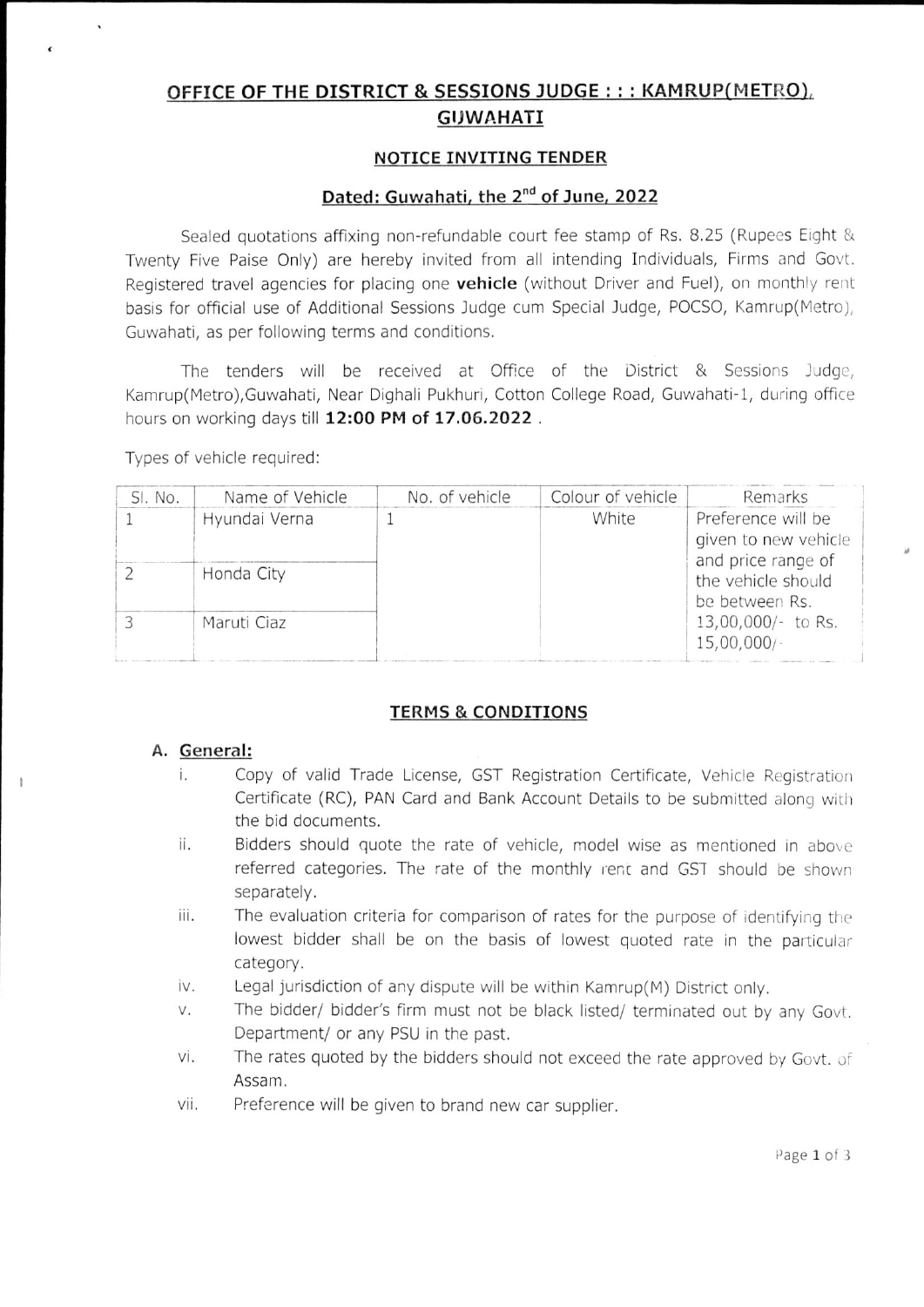viii. The District & Sessions Judge, Kamrup(M) reserves the right to accept/ reject the tender without assigning any reason thereof.

# B, PERIOD OF CONTRACT:

- i. The contract will be tentatively for period of one year which may be extended from time to time depending upon condition of vehicle and service of bidder, or till a new official vehicle is provided by Hon'ble Gauhati High Court, whichever is earlier.
- $ii.$  The price quoted by the bidder shall remain fixed during the entire period of contract as per agreement which is extendable for another year.
- iii. The District & Sessions Judge, Kamrup $(M)$  reserves the right to terminate the contract with bidder within the contract period at any stage, if the service is not. found satisfactory.

# C. TAXES AND OTHER DUTIES:

- i. Payment of any Govt. tax/Duty for plying the vehicle shall be liability of the bidder.
- ii. Other Tax like GST shall be quoted as extra and same wjll have to be added to the bills.
- $iii.$  Income Tax will be deducted from the hire charge of the bills as per Income Tax Norms.
- iv. Toll tax, if any, shall be borne by the user.

# D. BREAKDOWN OF VEHICLES:

- In case of breakdown of vehicle within Kamrup(M), the vehicle have to be i. replaced within one hour. If for a particular vehicle the number of breakdown exceeds three times in month, the vehicle shall be withdrawn and to be replaced with another one by the bidder.
- ii. In case of breakdown outside Kamrup(M), vehicle have to be replaced by the bidder within the shortest possible time, failing which the user will hire an alternative vehicle for which the hiring charge of the alternate vehicle will be deducted from the bill.
- In case the selected bidder fails to provide requisite vehicle on duty as per requisition submitted, the Bidder will be liable for strict action. iii.

### E. MAINTENANCE, REPAIRING & INSURANCE:

The selected bidder shall bear all the maintenance, repairing cost including insurance of the vehicle.

# F, POL:

I

Fuel will be provided by the User. However, Oil, Lubricants, Coolant etc. will be provided by the bidder.